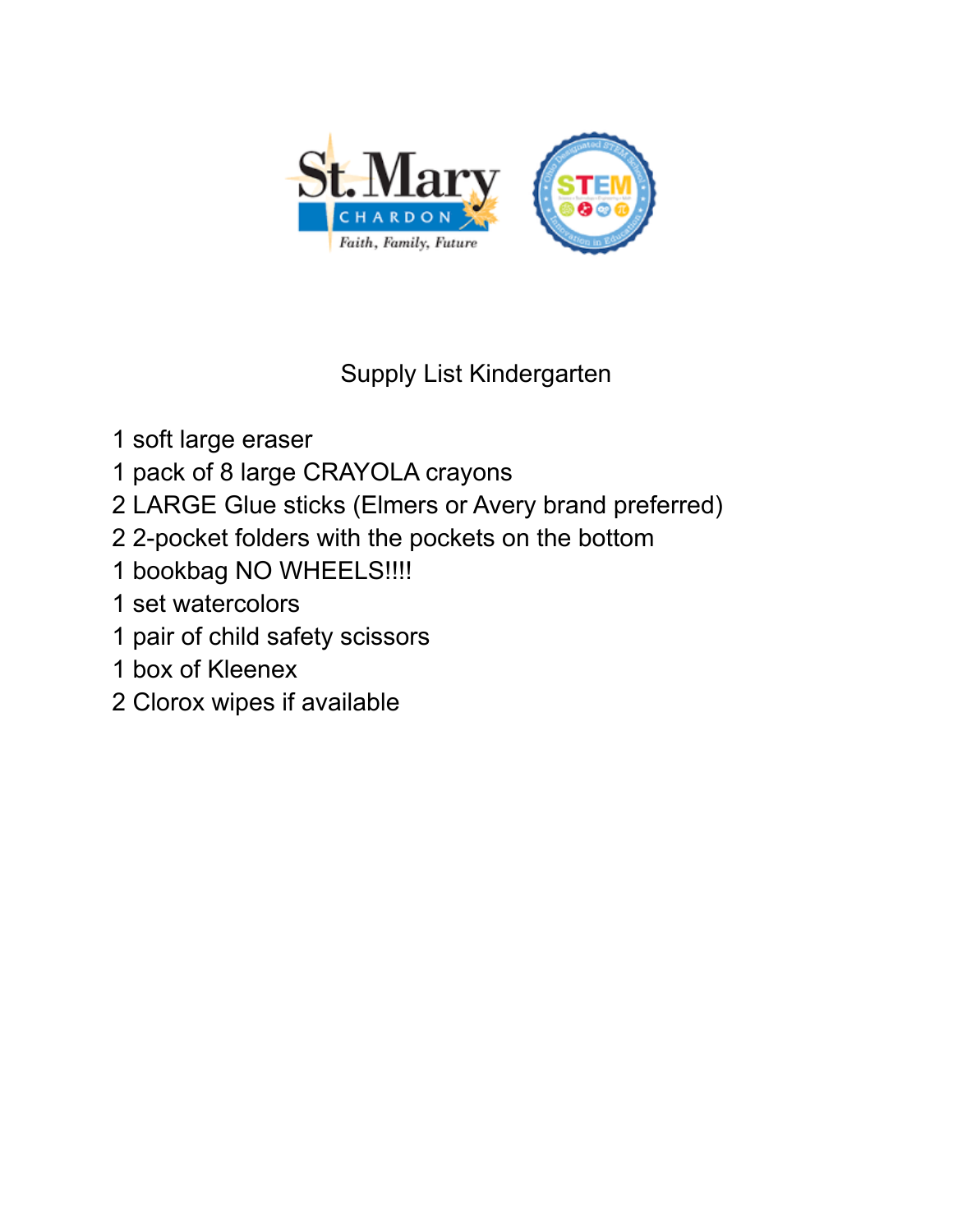

\*Please keep as many supplies from the previous school year as possible. Only replace what is absolutely needed.

- folders ( Any color, but I recommend plastic for durability)
- plastic supply case
- big pink erasers
- pack of crayons (any size or brand)
- dry erase marker
- #2 Ticonderoga pencils
- large glue sticks
- pair of scissors
- boxes of Kleenex
- set of watercolor paint
- rolls of paper towels per family
- Ziploc sandwich bags
- box of Crayola washable markers
- personal pencil sharpener (not battery operated)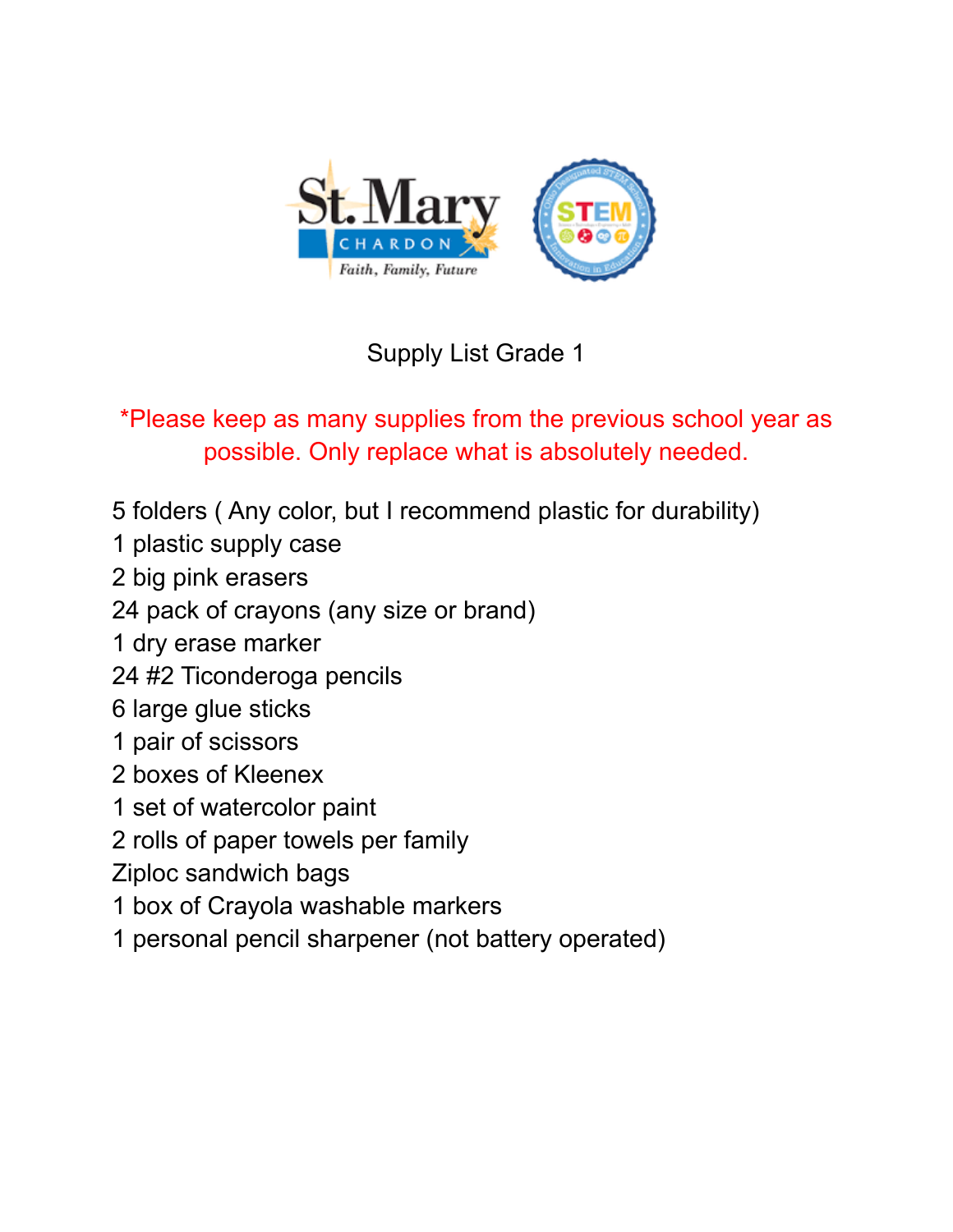

\*Please keep as many supplies from the previous school year as possible. Only replace what is absolutely needed. Check the notebooks especially.

- #2 pencils with erasers
- set of Crayola colored pencils
- box of crayons
- pencil pouches with zipper (no boxes)
- pack of washable markers
- soft large eraser
- large glue sticks
- pair of scissors pointed
- 12 inch ruler including metric measure
- black dry erase low-odor markers
- two-pocket folders (1 each red, orange, yellow, green, blue, purple)
- spiral notebook
- waterproof bookbag
- yellow highlighter 1 box of kleenex

### **Recommended: addition & subtraction flashcards (0-18) for use at home**

- set of watercolor paints
- rolls of paper towels per family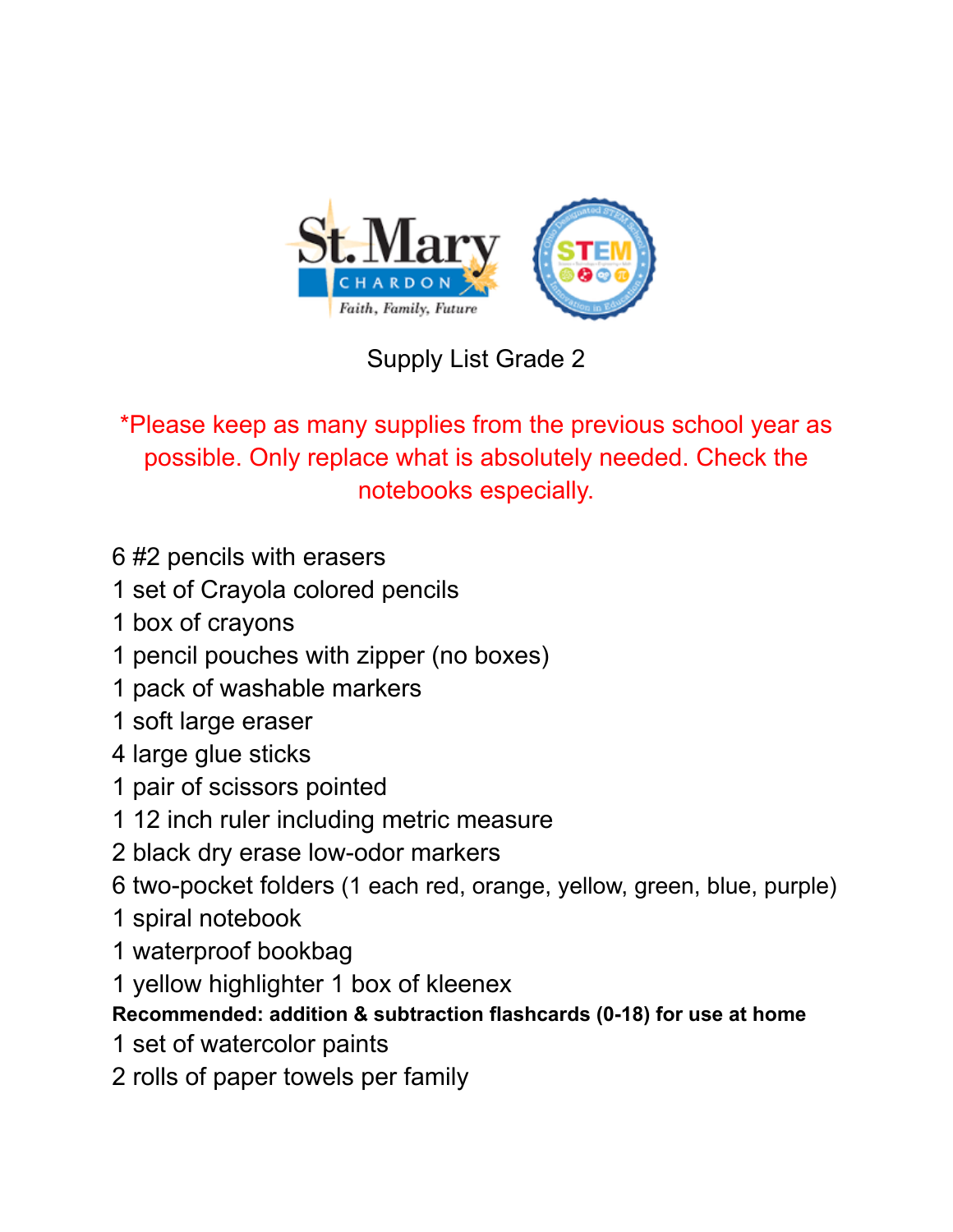

\*Please keep as many supplies from the previous school year as possible. Only replace what is absolutely needed. Check the notebooks especially.

#2 pencils with erasers

- Crayola colored pencils
- red pens
- yellow highlighter
- box 16 or 24 crayons
- pencil pouches (not boxes)
- set of watercolor paints
- soft eraser
- pair metal blade scissors
- 12" ruler with quarter and half-inch lines and centimeters

### **Multiplication fact cards for home practice**

- composition notebooks (not spiral)
- two-pocket folders with prongs
- two-pocket folders with pockets on bottom
- 13-pocket expandable file

Boys: 2 stackable baby wipes

Girls: 1 quart size Ziploc bags

Waterproof bookbag/backpack

boxes of Kleenex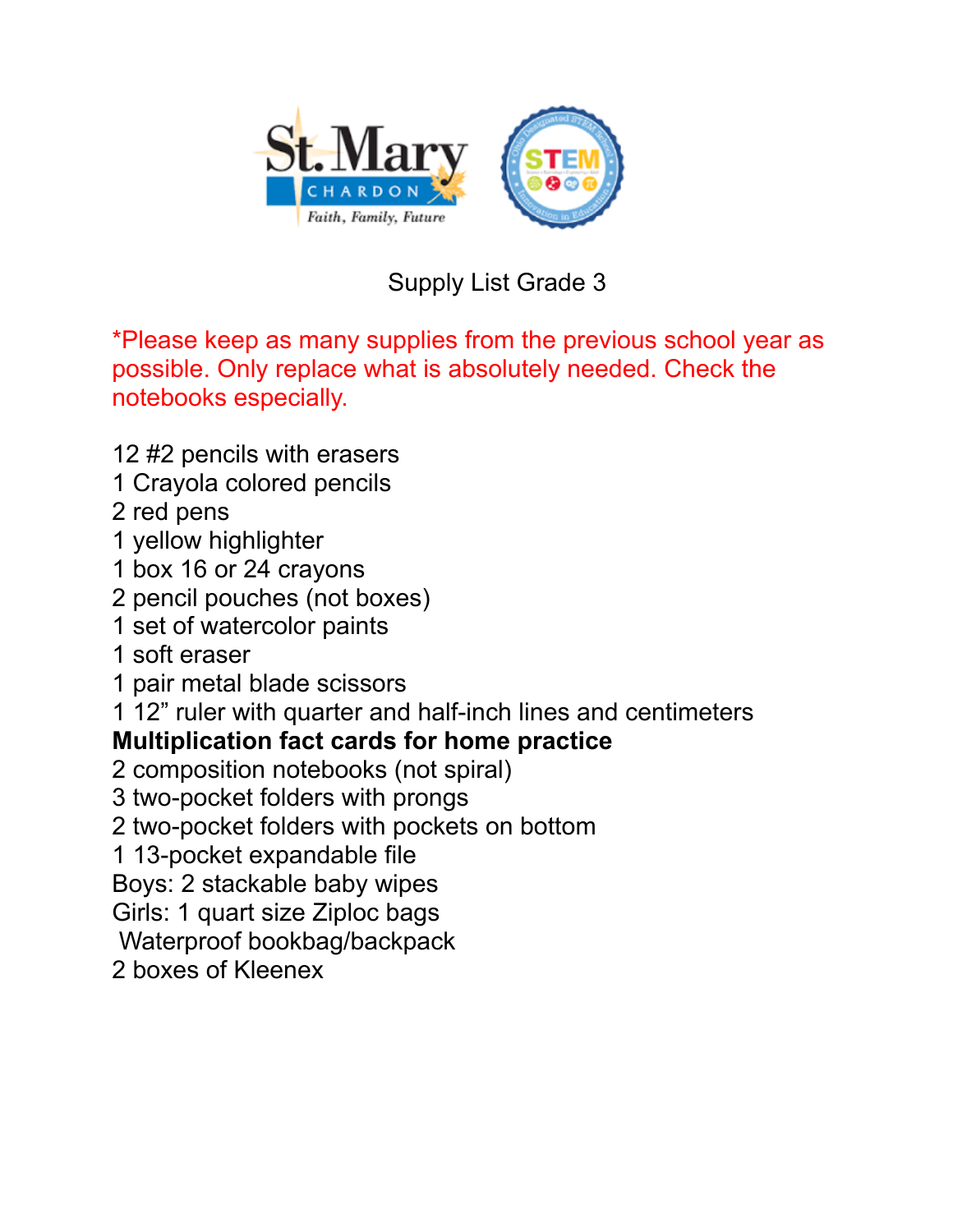

\*Please keep as many supplies from the previous school year as possible. Only replace what is absolutely needed. Check the notebooks especially.

- pencils with erasers, regular or mechanical
- mechanical pencils for art and extra lead
- Crayola colored pencils (8 or 16 count)
- red pens
- black sharpies 1 fine point and 1 regular
- yellow highlighters
- pack Crayola markers
- Crayola crayons (12 or 24 count)
- set of watercolor paints
- pencil pouches
- large soft eraser
- large Elmers or Avery glue stick
- pair of scissors all metal blade
- composition notebook
- single subject notebooks
- 2 inch 3 ring binder
- packs wide rule filler paper
- boxes of Kleenex
- 2 pocket folder with holes for binder
	- **NO PRONGS (1 of each red, blue, green, yellow, purple and orange)**
- 2 pocket folders with holes for binder any color or design
- assignment notebook
- box of ziploc sandwich bags
- roll paper towels
- ream of paper per family

*Summer reading Gr 4*: How to Eat Fried Worms by Thomas Rockewell and one Beverly Clearly Book AR test and book report will be done as part of the 1st quarter reading grade.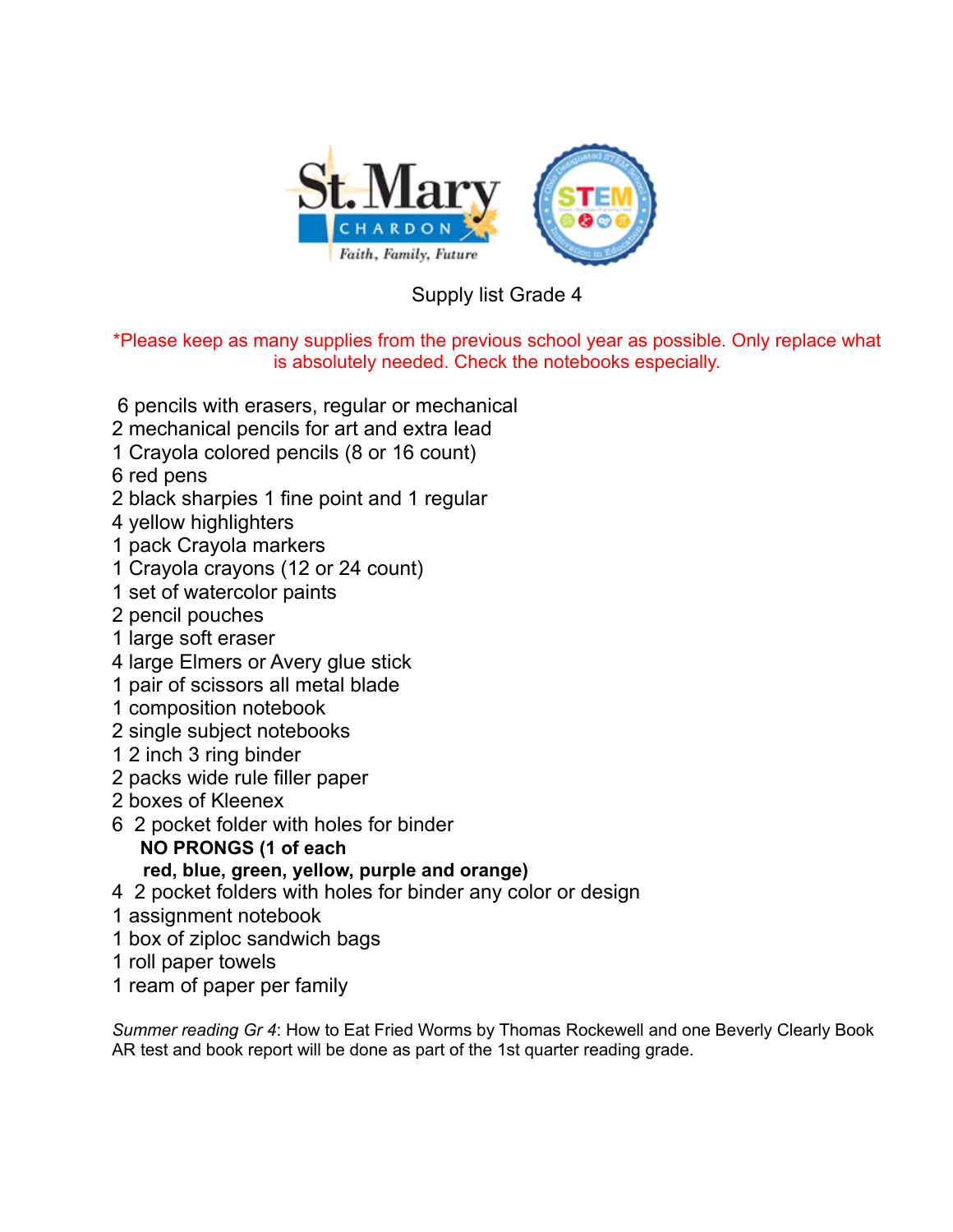

\*Please keep as many supplies from the previous school year as possible. Only replace what is absolutely needed. Check the notebooks especially.

- 6 pencils with erasers, regular or mechanical
- 2 mechanical pencils for art and extra lead
- 1 Crayola colored pencils (8 or 16 count)
- 2 red pens
- 5 blue or black pens
- 2 black sharpies 1 fine point and 1 regular
- 2 yellow highlighters
- 1 pack crayola classic markers
- 1 Crayola crayons 16 or 24
- 1 set Crayola or Prang watercolors paints
- 2 pencil pouches
- 1 large soft eraser
- 2 large Elmers or Avery glue stick
- 1 pair of scissors all metal blade
- 1 4GB flash drive
- 1 composition notebook
- 3 single subject notebooks
- 1 1 inch 3 ring binders solid color
- 1 2 inch 3 ring binder
- 2 packs wide rule filler paper
- 2 boxes of Kleenex
- 6 2 pocket folder with holes for binders

#### **NO PRONGS - red, blue, green, yellow, purple and orange**

- 2 2 pocket folders with holes for binder any color or design
- 3 packs of index cards 3x5 ruled
- 1 2 pocket folder
- 1 assignment notebook
- 1 large box ziploc gallon size bags
- Optional: pencil sharpener, small stapler
- 2 rolls of paper towels per family

*Summer Reading Gr. 5:* Choose one Jerry Spinelli and 1 Andrew Clements Book. AR test and group activity will be done as part of the 1st quarter reading grade.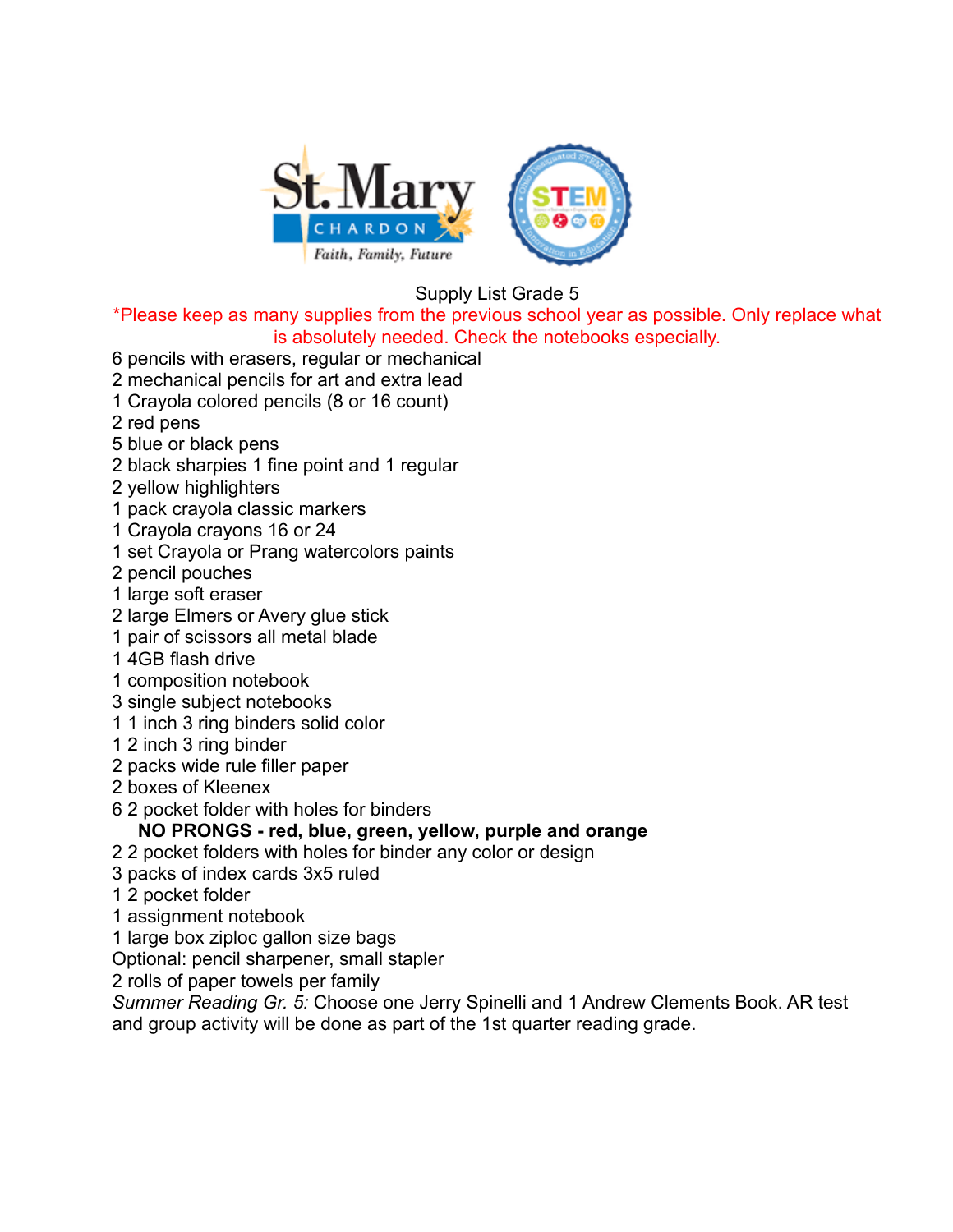

Supply list Gr. 6-8

\*Please keep as many supplies from the previous school year as possible. Only replace what is absolutely needed. Check the notebooks especially.

- Earbuds 3
- #2 Pencils
- 10 mechanical pencils for Art
- 1 box of Crayola colored pencils
- 2 red ink pens
- 5 blue ink pens
- 2 fine point markers Sharpie brand
- 2 highlighters: 1 yellow and 1 color of your choice( fine point or broad)
- 1 pack of markers
- 1 box of Crayola crayons (16 or 24 count)
- 1 water color paints, Prang or Crayola
- 1 pencil pouch with zipper
- 1 large soft eraser
- 3 large Avery or Elmers glue sticks
- 1 pair adult size scissors
- 1 12" ruler with metric
- 1 4GB flash drive
- Gr. 7&8 : TI 34 or TI 34 II calculator (Optional)
- 2 large pack standard size post it notes
- 1 composition notebook
- 3 single subject notebooks
- 1 13-pocket expandable folder or a large binder with 8- 2 pocket folders and dividers
- 2 1" solid color 3 ring binders with pocket in front cover.
- 1 pack of wide-ruled paper
- 1 packs of lined 3x5 note cards
- 2 boxes of Kleenex
- 1 pack of graph paper
- 1 assignment notebook
- 1 2 pocket for Wednesday folder
- 2 rolls of paper towels per family
- Gr. 7 & 8 : 1 trifold board & 1 1" binder for Science Fair (January)
- Gr. 6 Invention Convention: 1 trifold board (March